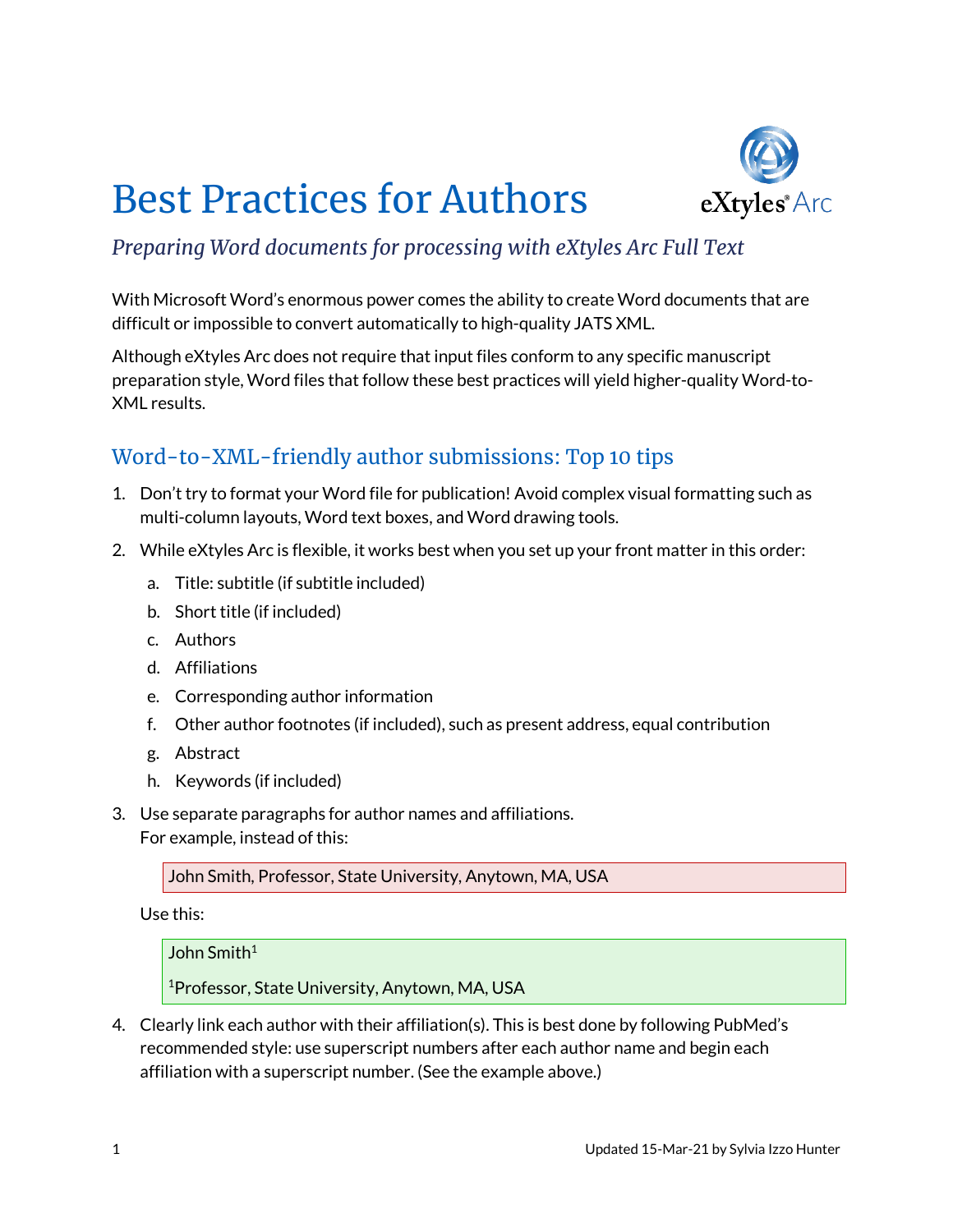5. Use complete affiliations for all authors; don't use partial affiliations to save space. For example, instead of this:

Departments of <sup>1</sup>Psychiatry, <sup>2</sup>Psychology, and <sup>3</sup>Neurology, State University, Anytown, MA, USA.

Use this:

 $1$ Department of Psychiatry, State University, Anytown, MA, USA,  $2$ Department of Psychology, State University, Anytown, MA, USA, and <sup>3</sup>Department of Neurology, State University, Anytown, MA, USA.

- 6. Include the heading "Abstract" above your abstract paragraph(s).
- 7. Use the Enter (Return) key only to start a new paragraph, never to start a new line within a paragraph.
- 8. Don't put any front-matter information in Word tables.
- 9. Don't include in your Word file any information that you would not expect to find in the published article (e.g., word count, table count, page count, table of contents).
- 10. Don't include in your Word file any information about the publication you're submitting to (e.g., journal title, journal editors).

### Word-to-XML-friendly author submissions: Formatting dos and don'ts

Following these general guidelines in Word will help you get more accurate XML from eXtyles Arc.

#### Do

- Use Word's Table tools *only* for tabular data. (Never use tables to format or lay out other types of content.)
- Insert mathematical expressions using MathType or Word's built-in Equation Builder (OMML).
- Use visually distinct and consistent formatting for each heading level (e.g., all level 1 headings bold and all level 2 headings italic).
- Include all Word components of the manuscript (front matter, text, back matter, figure captions, tables, references, notes) in a single Word file.
- Submit your images as separate graphics files. If you must include images in a Word file, insert each image as a single graphics file (e.g., TIFF, JPEG, or PNG). Note: Adding images to Word files can reduce the final resolution, and therefore is not recommended.